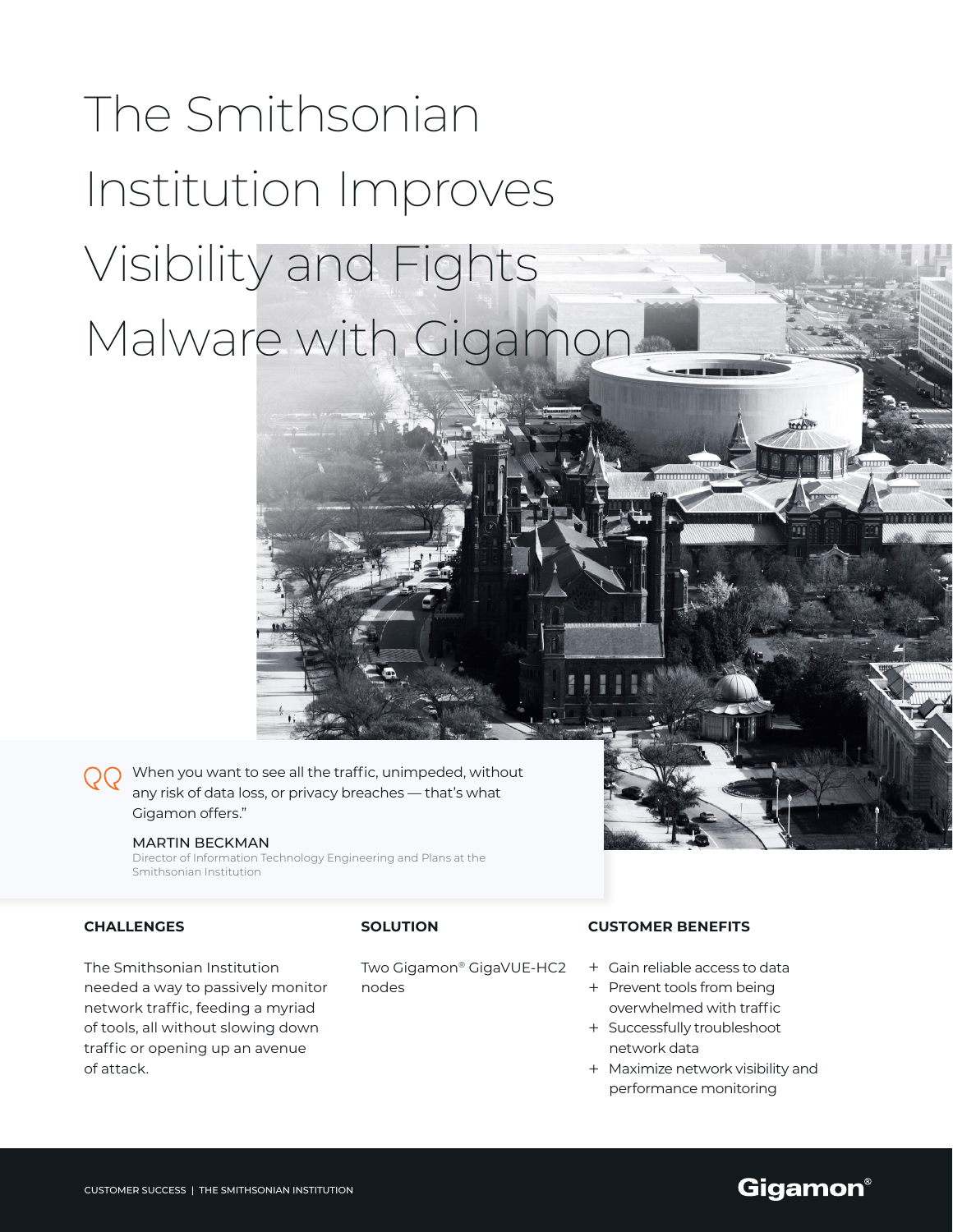The Smithsonian Institution is a unique American treasure, comprising 19 museums and the National Zoo in Washington, D.C. With 6,300 employees, it's a large size by most standards, though relatively small in the world of other very large organizations also within the U.S. Federal government. In addition to all the threats common to Federal agencies, like malware attacks, the Smithsonian must also deal with fairly unique requirements. For instance, unlike most organizations within the government, the Smithsonian runs a payment infrastructure on its own network so that it can accept credit cards at snack bars and gift shops.

For Martin Beckman, Director of Information Technology Engineering and Plans, total visibility into the Smithsonian's network is absolutely key to smooth operations. Having cut his teeth at the FBI and the Pentagon, he brought the gospel of visibility to the Smithsonian. He rattles off the list of things network operations needs to know: "Why do things not work? Why do things break? What port is this crazy application on? What you don't know is what's going to destroy your network and your IT infrastructure."

Beckman had used the Gigamon Visibility and Analytics Fabric™ at his previous Federal assignments, and had come to respect that value Gigamon delivered. "For a corporate or large government operation where you're tracking all the traffic and dumping it into one spot, Gigamon does the work of five people," he says. He became an evangelist for Gigamon once he arrived at the Smithsonian.

## **SOLUTION**

The Smithsonian Institution deploys two GigaVUE®-HC2 nodes, with NetFlow accompanying them. The GigaVUE-HC2s are tapped into the traffic north and south of the primary firewalls.

"A TAP takes a port from my box, and also leaves you pushing around on the backbone of the network," explains Beckman. "I like to use Gigamon nodes in pairs: tap the fiber, watch the traffic and put a pair of switches behind it. Then put all your appliances on the switch."

The appliances passively monitor all that traffic, using a variety of tools that Beckman and his staff are comfortable with. "Most people don't understand that Gigamon is not the device that does the analysis," he says. "It's the device that lets you attach all those devices, and passively grab that traffic. Gigamon doesn't provide the solution; it provides the means of making the solution work."

# **DO YOU SEE WHAT WE SEE?**

With the Gigamon Visibility and Analytics Fabric deployed, Beckman says he has the visibility he needs to meet a number of threats:

- + **Malware:** "People don't watch what's going on inside their network," he says. "If you have malware on an end-user device, it can actually set up a two-way stream — a stream from a trusted host into the datacenter, and that trusted host, which is now compromised, back through a VPN through the firewall."
- + **Attacks on payment infrastructure:** "If somebody tries to maintain a session with one of your PCI-compliant servers that collects credit card information, you know what certain traffic looks like and what it doesn't look like," he explains. "Anything that's outside the boundaries is what you capture."
- + **Ransomware:** As part of the federal government, the Smithsonian Institution is a malware target — and Beckman has eyes on that too. "A SIP Trunk is an elegant way to hack, and we're seeing it now: ransomware being brought in over VoIP sessions via SIP," he says. "You can pick that up just watching the traffic go by."

And it's particularly important that Gigamon can monitor all this traffic passively. "Otherwise, you wreck latency and bandwidth, and the box itself that's tracking becomes a target for a hacker," Beckman says.